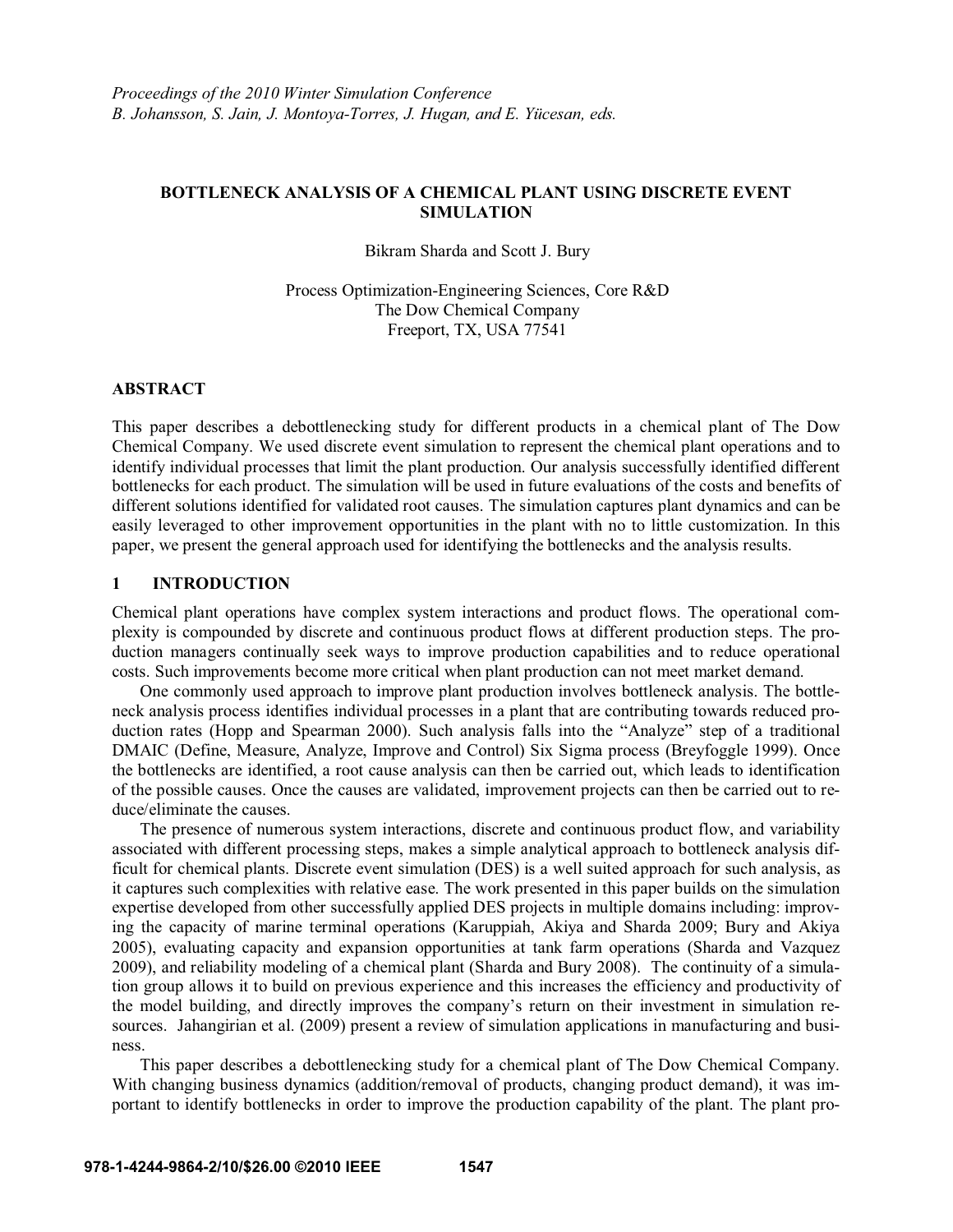duced multiple products, which were either semi-finished or finished products. For the semi-finished products requiring subsequent processing, a bottleneck at this plant lead to reduced production capabilities of downstream plants.

To facilitate the analysis, we developed a DES model to capture the plant dynamics and to incorporate the observed variability associated with individual processes. After successfully validating the model against historical data, we used the model to identify the bottlenecks associated with the production of different products. A team of subject matter experts representing process and engineering knowledge domains then validated these bottlenecks. The identified bottlenecks are now subject to root cause analysis, which in turn will generate the improvement projects to eliminate the bottlenecks.

The DES model will be used in the future to evaluate the costs and benefits of improvements opportunities identified in the root cause analysis. In addition, the model will be leveraged to other improvement projects such as addition of automated transfer lines, and reliability analysis of the plant. For a discussion of a such a reliability study see Sharda and Bury (2008).

 This paper is organized as follows. Section 2 describes the chemical plant operations. Section 3 provides a description of the simulation model. Section 4 describes some representative results of the study and finally Section 5 provides the summary and future work.

### **2 PROCESS OVERVIEW**

**Error! Reference source not found.** shows a high level overview of the chemical plant operations with notations on whether a given process is a batch or a continuous operation. Although presented as a sequential operation, there are parallel and converging paths for the material flow. The first step in the operation is preparing the required type of raw material for Process 2. A batch of raw material is processed using equipment in Process 1 and transferred to a storage tank in Storage 1. There are  $N_1$  numbers of equipment for Process 1 that operate in parallel and  $N_2$  number of storage tanks. At any given time, a batch of raw material can be transferred to only one of the storage tanks (in Storage 1). The storage tanks in Storage 1 can hold one batch.



Figure 1. Overview of the plant operations. Each step contains multiple equipment in parallel.

There are  $N_3$  numbers of equipment available for carrying out Process 2. Once the equipment is available, a batch of raw material from a storage tank in Storage 1 is transferred. At the end of the process, the completed batch is transferred to a storage tank (Storage 2). The storage tank (Storage 2) can hold 1 batch at a given time. The operations of different equipment for carrying out Process 2 are staged in order to streamline production. Staging implies that the parallel equipment do not start and finish their operations at the same time. This ensures that the equipment are transferring the completed batch to Storage 2 at equal intervals of time, and are not simultaneously waiting for Storage 2 to be empty or storage tanks (in Storage 1) to be filled. Operational constraints limit multiple pieces of equipment simultaneously transferring the completed batch to Storage 2 at the same time.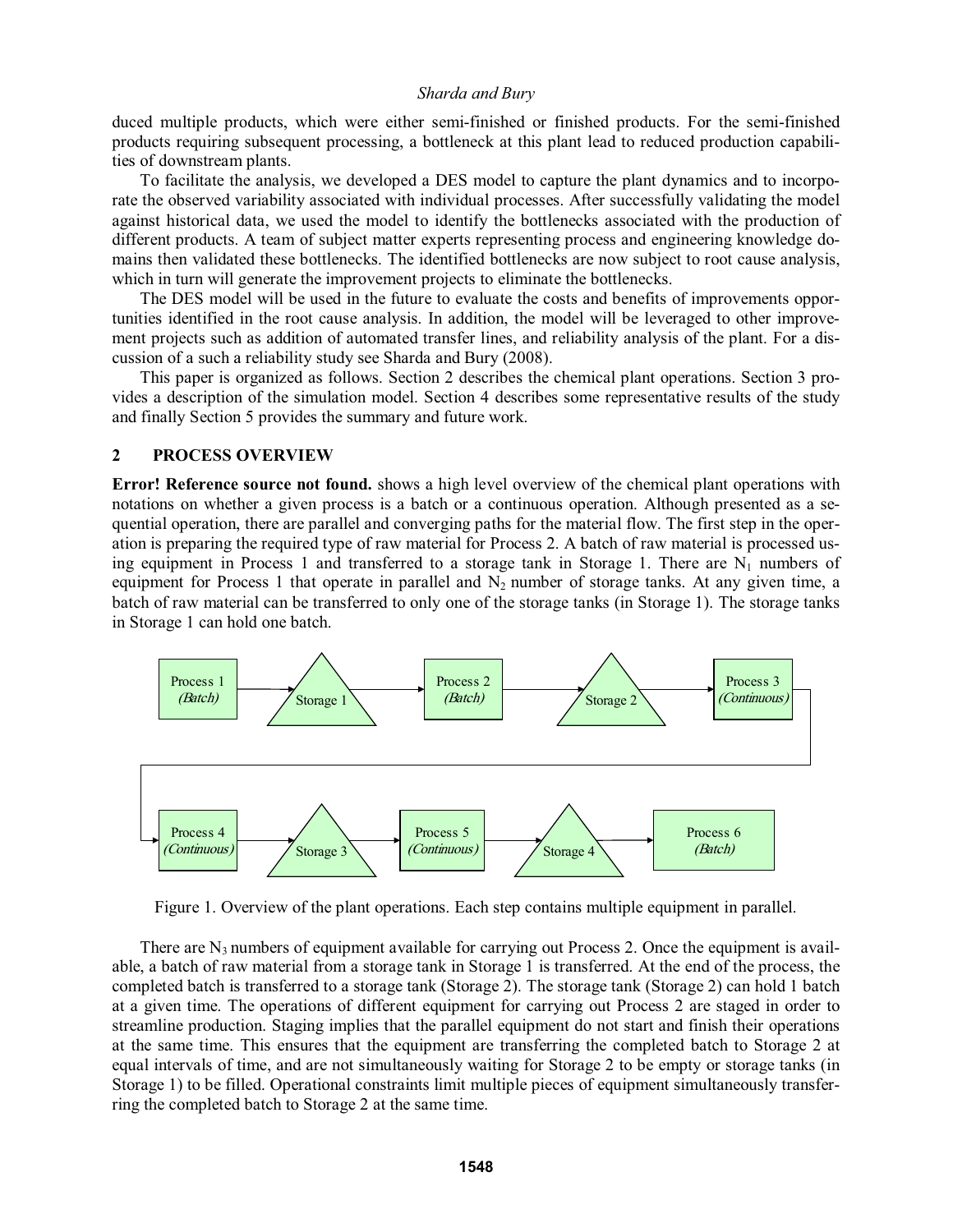The product stored in Storage 2 is further processed using Process 3 and Process 4. Process 3 and 4 are integrated processes, and operate at the same production rate. At the end of these processes, the product is transferred to  $N_4$  storage tanks in Storage 3. The product stored in Storage 3 is further processed (using Process 5 equipment) and then stored in  $N_5$  storage tanks in Storage 4. There are  $N_5$  numbers of parallel pieces of equipment in Process 5. The equipment receive product from specific tanks in Storage 3 and transfer product to specific tanks in Storage 4. The parallel equipment can be operated independently of each other.

 Each storage tank in Storage 4 can hold products belonging to a specific family. The last step in the production process involves Process 6. There are  $N_6$  pieces of equipment that operate in parallel. The operations of these equipment are also staged in order to streamline production.

## **3 SIMULATION MODEL DESCRIPTION**

Figure 2 shows a snapshot of the simulation model developed using ExtendSim® (Diamond et al. 2010). We have found that the hierarchical modeling in ExtendSim<sup>®</sup> promotes clean and organized model structure that enhances model understanding. In addition, the hierarchical blocks can be easily used in other simulation models that have similar operations. The input data required for running the simulation was stored in the integrated databases in ExtendSim<sup>®</sup> to facilitate the model parameter changes. The database also simplifies the end-user interactions with the model. The plant data was readily available from the plant database servers. We used JMP® statistical software (SAS Institute 2008) to analyze the data and ExpertFit<sup>®</sup> distribution fitting software (Law 2006) to generate the distributions for different processing times and flow rates.



Figure 2. Snapshot of the simulation model

The following databases were created in the simulation model:

− Input parameter database: This database includes data required for running the simulation. This data includes: processing step times (for batch operations), processing rates (for continuous operations) and storage tank capacities.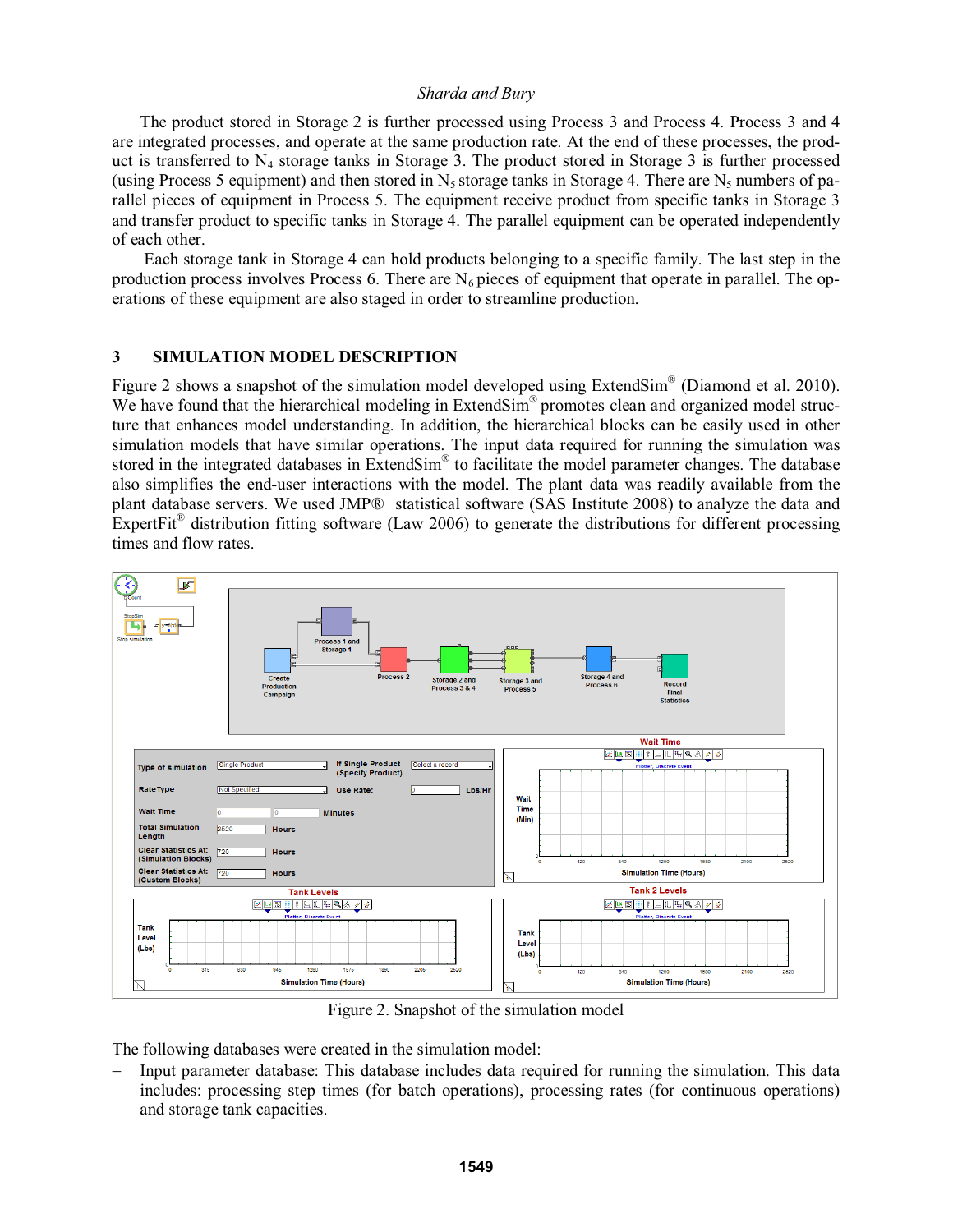- Run time database: This database includes dynamic variables that are required for executing the simulation logic. During the simulation, the model changes the values of these variables in order to execute the simulation logic. Some example of such variables include: equipment's current step and status, storage tank product and current tank level.
- − Simulation output database: The simulation model stores the final simulation statistics in this database. Table 1 lists some of the statistics generated by the simulation model. These statistics were used to validate the simulation model output and to identify the bottlenecks. In addition, these statistics provided differences between design rates and observed production rates of different steps.

| <b>Statistic Name</b>                       | <b>Description</b>                                           |
|---------------------------------------------|--------------------------------------------------------------|
| Process 1, 2, 3, 4, 5 and 6 rate $(lbs/hr)$ | Average total production rate of the individual processes.   |
| Average delay due to equipment stag-        | Average amount of time the Process 2 equipment are waiting   |
| ing in Process 2 (minutes)                  | due to staging.                                              |
| Average delay due to Process 1 (mi-         | Average amount of time the equipment for Process 2 are       |
| nutes)                                      | waiting for the raw product to be loaded in Storage 1 tanks. |
| Total average delay time of Process 2       | Average total amount of time an equipment in Process 2       |
| equipment due to Process 1 and Process      | waits due to staging and raw product loading in Storage 1    |
| 2 equipment staging (minutes)               | tanks.                                                       |
| Average wait time of Process 2 equip-       | Average amount of time the Process 2 equipment are waiting   |
| ment for Storage 2 emptying (minutes)       | for Storage 2 tank to be empty.                              |
| Average batches/day                         | Average daily number of production batches produced from     |
|                                             | Process 2.                                                   |
| Average batch transfer time to Process      | Average amount of time to transfer one product batch from    |
| 6 equipment (minutes)                       | Storage 4 to equipment in Process 6.                         |
| Average cycle time for Process 6 (mi-       | Average amount of time taken to complete 1 batch in equip-   |
| nutes)                                      | ment in Process 6.                                           |

|  | Table 1. Simulation statistics used in the model |  |  |  |  |
|--|--------------------------------------------------|--|--|--|--|
|--|--------------------------------------------------|--|--|--|--|

 The first phase of the model development involved getting a clear understanding of plant operations and developing the entire process logic on paper. We use the Six Sigma "Define" process (Breyfoggle 1999) to ensure problem definition, scope, boundaries and key deliverables are clearly documented and understood by the project stakeholders and the modelers. Development of model logic on "paper" helps to insure that the logic implemented can be easily understood by people not directly involved in the model programming. Different metrics that need to be computed during the simulation model and data requirement for the model are identified, and owners responsible to gather this data are assigned (Sharda and Vazquez, 2009).

After developing the model, the simulation model was verified and key model constraints were checked. This involved checking different aspects such as: equipment staging (Process 2 and Process 6), sequencing of transfers and the correct storage of product in correct tanks.

 After successfully verifying the simulation model, the output of the simulation was validated against the historical data. We used the following simulation model settings for our analysis:

- − Number of simulation runs: 10
- − Total simulation length: 6 months, excluding warm up period
- − Warm up period: 1 month

 These simulation settings showed good model convergence and a steady state behavior. Interested readers can refer to Law and Kelton (2000) and Banks et al. (2005) for more information on finding appropriate simulation model settings.

 During the simulation model validation, we performed a statistical analysis to compare the output of the simulation model against historical data. A team of cross functional experts were involved in the validation phase. Different metrics that were validated included processing times for different steps (such as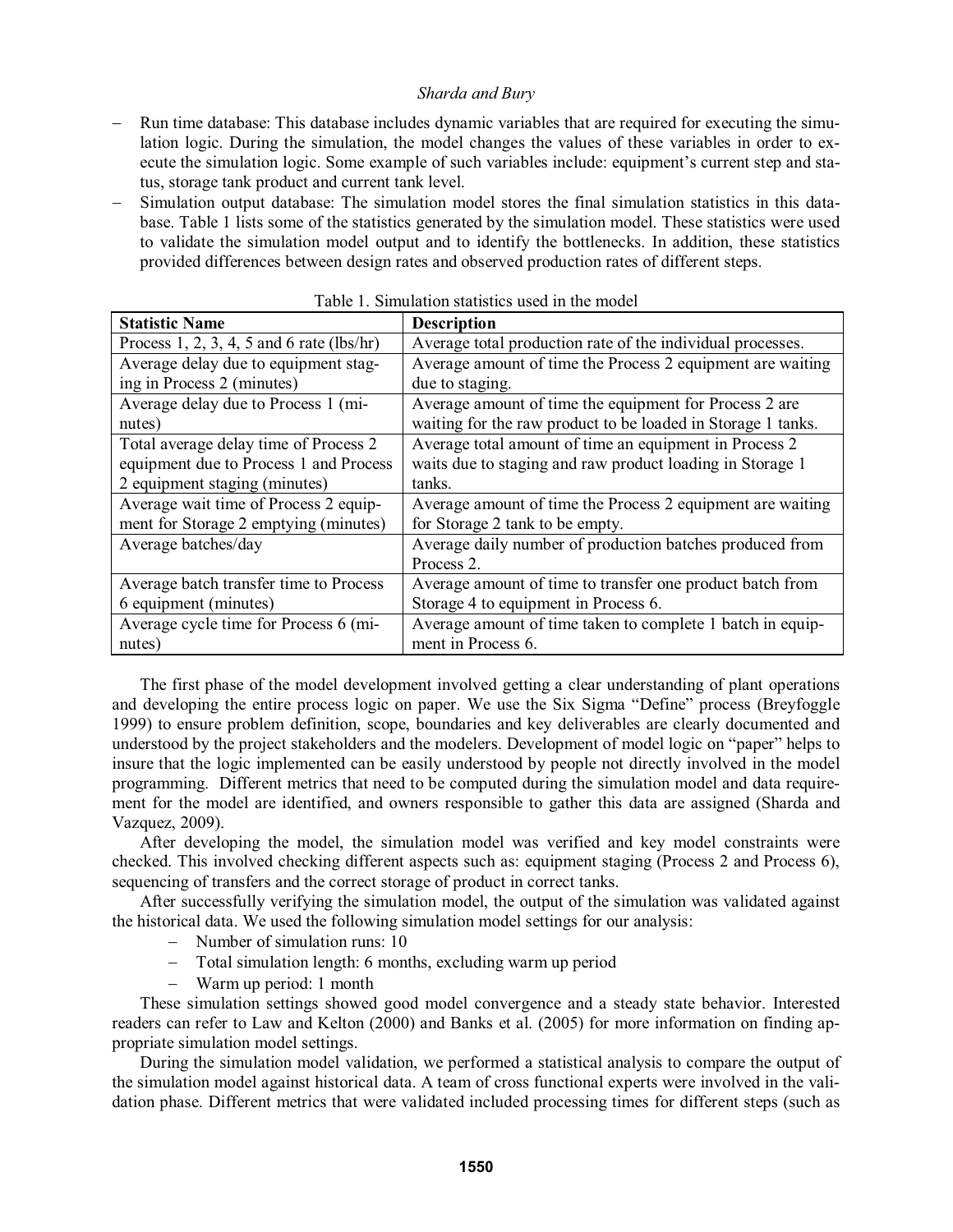equipment cycle time and processing rates). In addition, we evaluated the daily production rate (lbs/day) for each product against historical production rates of each product. Our analysis found that the simulation model output results were statistically (and practically) indistinguishable from the historical data.

## **4 RESULTS**

After successful validation, the simulation model was used to identify the bottlenecks for each product. Table 2 shows a sample summary report showing the  $1<sup>st</sup>$ , and  $2<sup>nd</sup>$  level bottlenecks for each product, generating a chain of bottlenecks that can be addressed in sequence to achieve the production improvements. Table 3 shows the production comparison by removing  $1<sup>st</sup>$  level bottleneck. The numbers listed in the table have been arbitrarily scaled for confidentiality. The level of bottleneck indicate the order in which each bottleneck source should be eliminated in order to improve production. For example, for Product B, the production is limited due to lower production rates in Processes 3 & 4 ( $1<sup>st</sup>$  level bottleneck). If the issues in Process 3 and Process 4 are completely eliminated, then the next bottleneck source limiting the plant production will be Process 2 ( $2<sup>nd</sup>$  level). In order to find the  $2<sup>nd</sup>$  level bottleneck, the throughput rates of  $1<sup>st</sup>$  level bottleneck are artificially eliminated, which exposes the next limiting step. Table 3 shows the production comparison by removing  $1<sup>st</sup>$  level bottleneck.

| Product<br><b>Name</b> | <b>Process 1</b> | <b>Process 2</b> | Process 3 and<br>Process 4 | Process 5 | Process 6 |
|------------------------|------------------|------------------|----------------------------|-----------|-----------|
|                        |                  |                  |                            |           |           |
|                        |                  |                  |                            |           |           |
|                        |                  |                  |                            |           |           |

Table 2. Sample report showing bottleneck levels for different products

| Product<br>Name | <b>Production rate us-</b><br>ing simulation<br>(batches/day) | Production rate using simula-<br>tion by removing $1st$ level bot-<br>tleneck (batches/day) | Percentage improve-<br>ment in average pro-<br>duction rate |
|-----------------|---------------------------------------------------------------|---------------------------------------------------------------------------------------------|-------------------------------------------------------------|
|                 | 10±0.11                                                       | 11±0.1                                                                                      | $10\%$                                                      |
|                 | $8 \pm 0.1$                                                   | 9±0.1                                                                                       | 13%                                                         |
| C               | $7\pm0.1$                                                     | $8 + 0.1$                                                                                   | 14%                                                         |

Table 3. Sample report showing production improvements with 1<sup>st</sup> level bottleneck removal

\* The numbers indicate mean and 95% confidence interval

We used the simulation statistics (see Table 1) and integrated visual plots (see Figure 2) to identify different bottlenecks for each product. Table 4 shows the possible causes or identifying statistic for different bottleneck sources. The simulation based analysis provided systematic investigation to identify bottleneck chains and validated previously hypothesized bottlenecks.

An example of the bottleneck analysis is illustrated for Product C. For Product C, Process 6 rates were identified as a bottleneck source. Figures 3, 4 and 5 show the average product level in Storage 3, average product level in Storage 4, and Process 2 equipment wait time for Storage 2 emptying respectively. The vertical axis in the figures has been intentionally omitted due to confidentiality.

For this product, we notice that Storage 3 (Figure 3) and Storage 4 (Figure 4) tank levels continue to increase during the simulation, and Storage 3 reaches its maximum capacity at  $\sim$ 1680 hours. At this time, the Process 2 equipment wait time starts to increase. Increase in Storage 4 levels can only be attributed to slower production rate of Process 6 equipment. Statistics on batch transfer time to Process 6 equipment verified that the Process 6 equipment were not starving for the Product C from Storage 4. These findings confirmed that the Process  $6$  equipment were the  $1<sup>st</sup>$  level bottleneck for this product.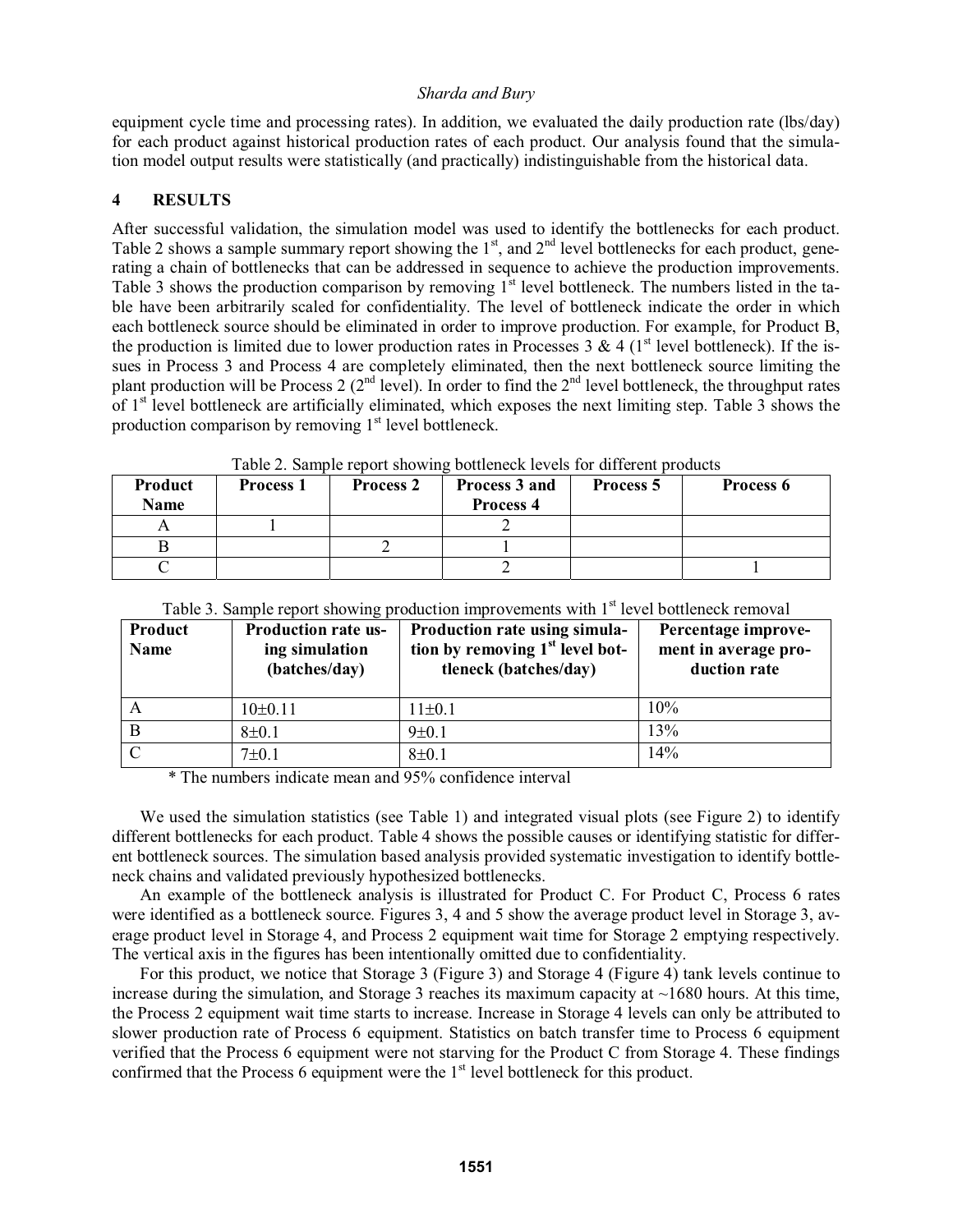| Table 4. Bottlenecks and leading indicators or causes |  |  |
|-------------------------------------------------------|--|--|
|-------------------------------------------------------|--|--|

| <b>Bottleneck Source</b> | <b>Possible Indicators</b>                                                     |
|--------------------------|--------------------------------------------------------------------------------|
| Process 1                | Average Process 2 delay due to Process 1 (minutes)                             |
| Process <sub>2</sub>     | Average Process 2 delay due to Process 1 (minutes)<br>$\overline{\phantom{a}}$ |
|                          | Average delay due to equipment staging in Process 2 (minutes)                  |
|                          | Average wait time of Process 2 equipment for Storage 2 emptying                |
|                          | (minutes)                                                                      |
|                          | Average batch transfer time to Process 6 equipment (minutes)                   |
|                          | Comparison of Process 2 production rate against Process 1, 3, 4 and            |
|                          | 5.                                                                             |
| Process 3 & 4            | Average wait time of Process 2 equipment for Storage 2 emptying                |
|                          | (minutes)                                                                      |
|                          | Average batch transfer time to Process 6 equipment (minutes)                   |
|                          | Comparison of Process $3 \& 4$ production rate against Process 1, 2,           |
|                          | 5 and 6.                                                                       |
| Process 5                | Comparison of Process 5 production rate against Process 1, 2, 3, 4             |
|                          | and $6$ .                                                                      |
|                          | Average wait time of Process 2 equipment for Storage 2 emptying                |
|                          | (minutes)                                                                      |
|                          | Average batch transfer time to Process 6 equipment (minutes)                   |
| Process 6                | Comparison of Process 6 production rate against Process 1, 2, 3, 4             |
|                          | and 5.                                                                         |
|                          | Average wait time of Process 2 equipment for Storage 2 emptying                |
|                          | (minutes)                                                                      |
|                          | Average batch transfer time to Process 6 equipment (minutes)                   |



Figure 3. Average Product C level in Storage 3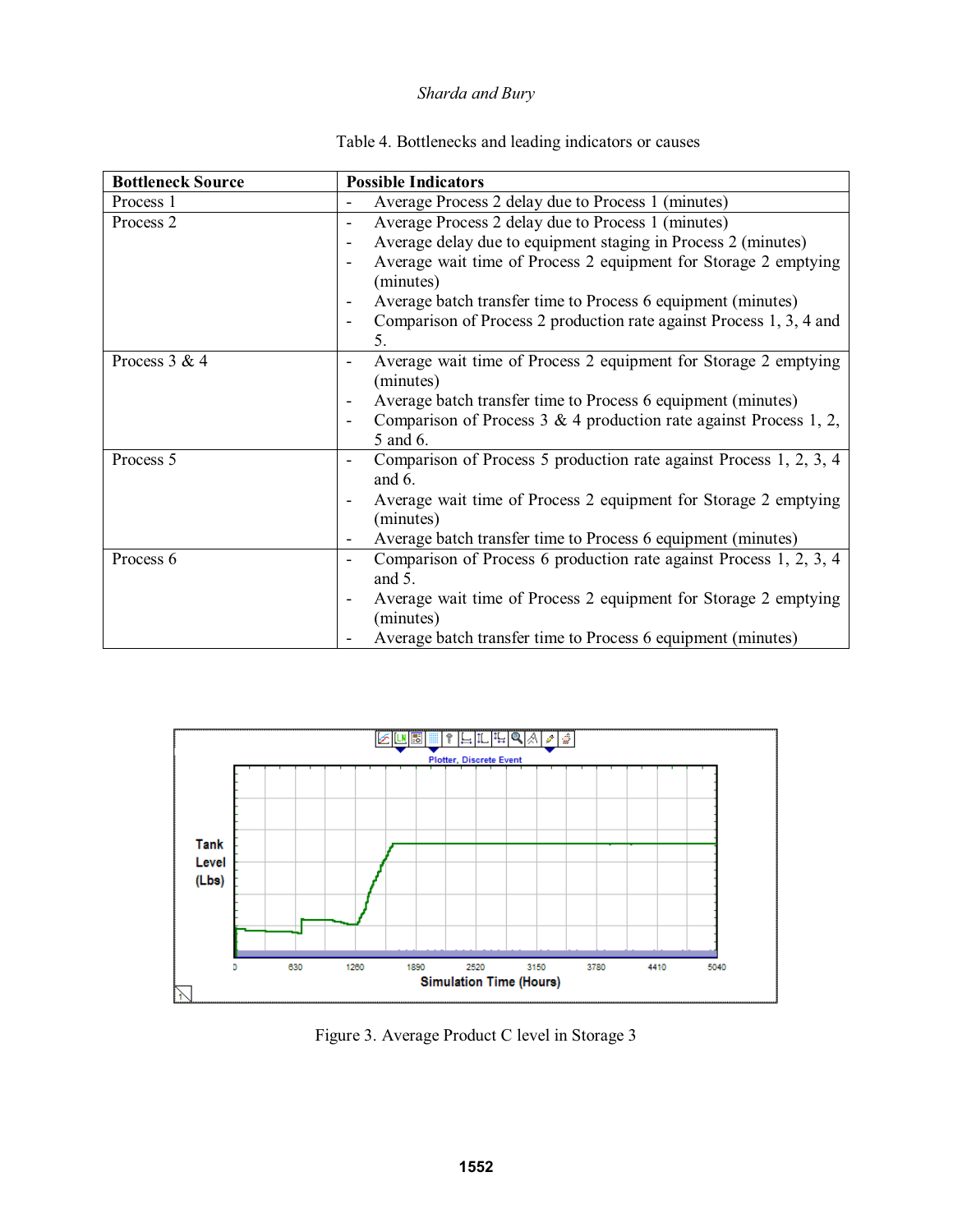*Sharda and Bury*



Figure 4. Average Product C level in Storage 4



Figure 5. Average Process 2 equipment wait time for Storage Tank 2 emptying for Product C

To find the 2<sup>nd</sup> level bottleneck, the Process 6 rates were set to a high value so that they are no longer a bottleneck. We notice that the statistics on wait time of Process 2 equipment for Storage 2 emptying were significantly higher than the "designed" wait times provided by the subject matter experts. Although, these times were less than the times obtained by including  $1<sup>st</sup>$  level bottlenecks (See

Figure 5 and Figure 6). Storage 3 and Storage 4 tank levels were running at near zero capacity, indicating starving of Process 5 and Process 6. Low tank levels of Storage 3 and 4 implies that Process 3 and Process 4 were a source of bottleneck. To verify this assumption, the Process 3 and Process 4 rates was set to an arbitrarily higher value. With the higher rates, we observed that the Process 2 equipment wait times were equal to the "ideal" wait times.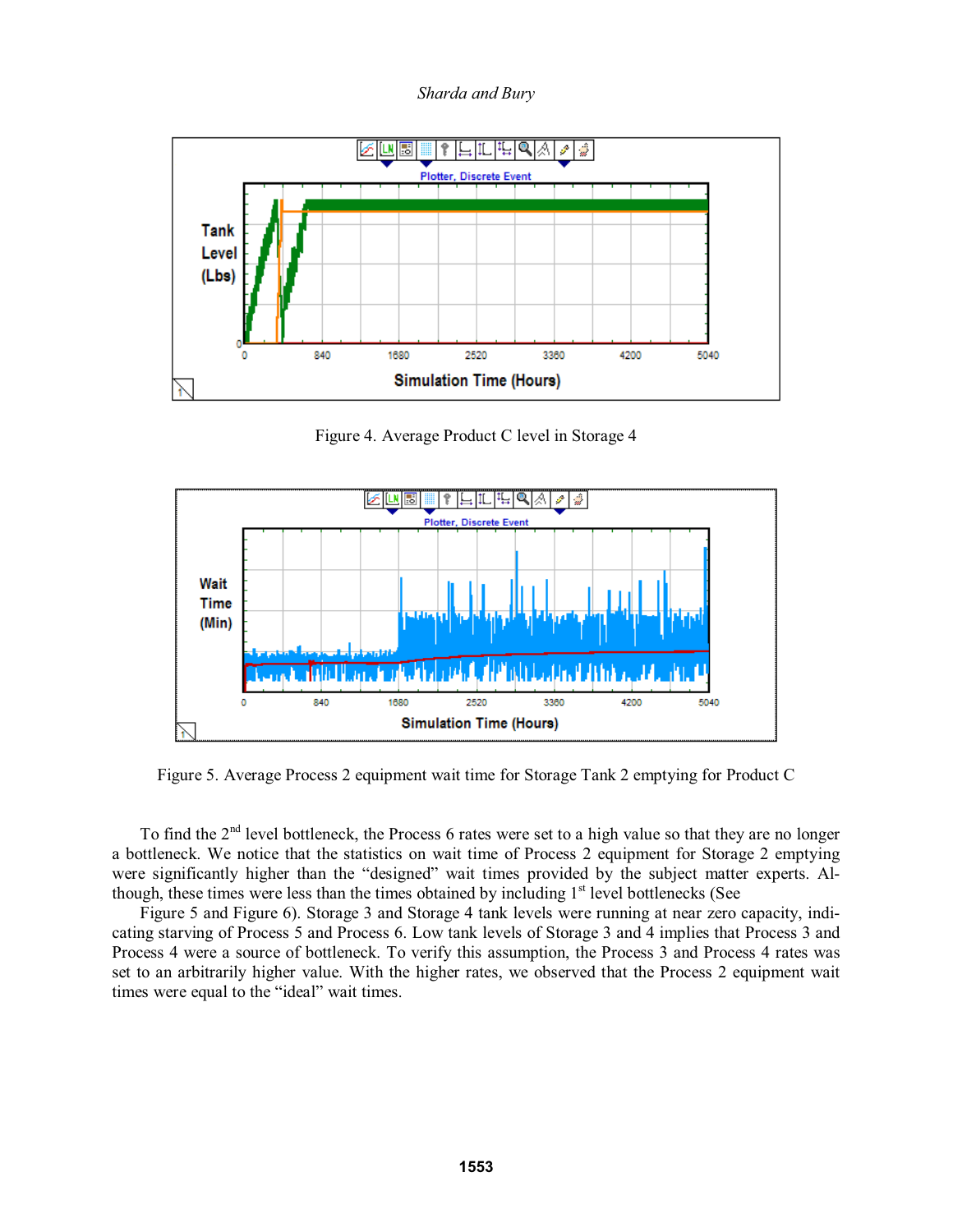

Figure 6. Process 2 equipment wait time after removing  $1<sup>st</sup>$  level bottleneck

# **5 SUMMARY**

This paper describes an application of discrete event simulation to facilitate bottleneck analysis for production of different products in a chemical plant of The Dow Chemical Company. The project team successfully used the simulation model to study the dynamic behavior of the process and used the data generated by the simulation to identify bottleneck chains for different products, which if eliminated, can lead to production improvements. Currently we are in the process of identifying possible root causes behind the bottlenecks. The model will be used in future to evaluate the costs and benefits of the identified solutions. The simulation model constitutes a general framework that captures key plant operations and will be leveraged for other improvement projects within the plant. Another extension of this work involves reliability analysis of the plant, which is similar to our earlier work (see Sharda and Bury 2008).

## **6 ACKNOWLEDGMENTS**

We would like to thank the business for their support of new modeling approaches and express our appreciation of the team members for providing their expertise at different phases of the project. In addition, we would like to thank ExtendSim<sup>®</sup> support team especially Cecile Damiron, Anthony Nastasi and Dave Krahl for providing timely and valuable support during the model development.

## **AUTHOR BIOGRAPHIES**

**BIKRAM SHARDA** is a Senior Engineer in Process Optimization group of The Dow Chemical Company's Engineering Sciences organization within Core R&D. His research interests include simulation and mathematical modeling, risk analysis, Bayesian statistics, data mining and pattern recognition. He is a member of INFORMS and a certified Green Belt Project Leader. His email address is <br/>brsharda@dow.com>.

**SCOTT J. BURY** is a Principal Research Scientist in the Process Optimization group of The Dow Chemical Company's Engineering Sciences organization within Core R&D. His research interests include process simulation & optimization of chemical processes using both continuous and discrete event technology and eliminating failure modes when implementing new process technology. He is a certified Six Sigma Black Belt. He is a member of INFORMS and ASQ. His email address is  $\langle$ sjbury@dow.com>.